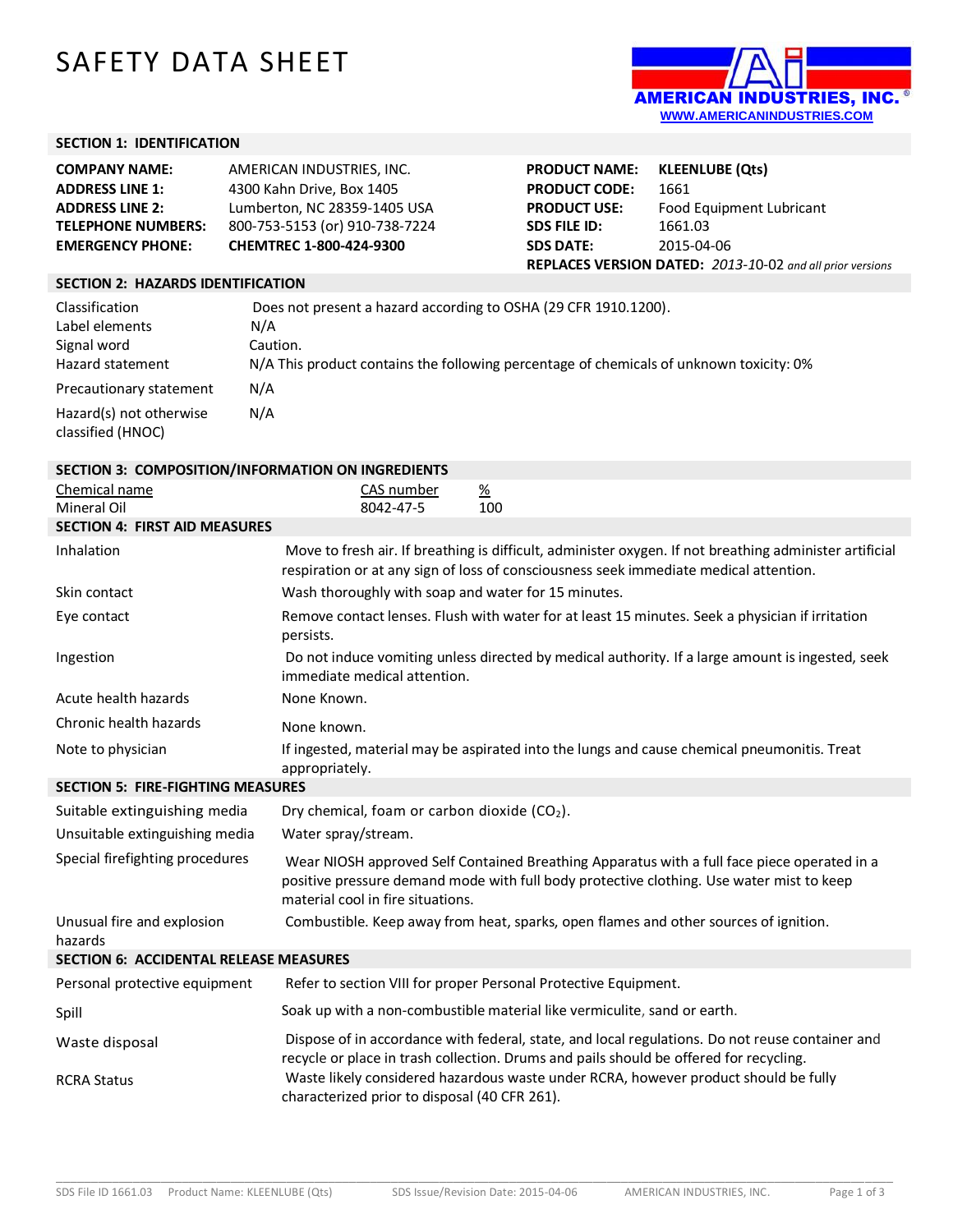| <b>SECTION 7: HANDLING AND STORAGE</b>                                                |  |                                                  |                                                                                                                                       |
|---------------------------------------------------------------------------------------|--|--------------------------------------------------|---------------------------------------------------------------------------------------------------------------------------------------|
| Precautions for safe handling                                                         |  |                                                  | Do not use or store near heat or open flame. Store in cool dry place. Follow all label instructions.                                  |
|                                                                                       |  | Vapors may accumulate in low lying areas.        |                                                                                                                                       |
| Incompatibility                                                                       |  |                                                  | Strong acids & bases; material that react with unsaturated hydrocarbons.                                                              |
| SECTION 8: EXPOSURE CONTROLS/PERSONAL PROTECTION                                      |  |                                                  |                                                                                                                                       |
| <b>Hazardous Component</b>                                                            |  | <b>OSHA PEL</b>                                  | <b>ACGIH TLV</b>                                                                                                                      |
| Mineral Oil                                                                           |  | 5mg/m3                                           | 5mg/m3                                                                                                                                |
| Appropriate engineering controls                                                      |  |                                                  | Local ventilation/exhaust adequate to maintain vapor concentrations below PEL/TLV.                                                    |
| Respiratory protection<br>Personal protective equipment<br><b>Additional Measures</b> |  | Not required with normal use.<br>Safety glasses. | Wash hands and clothing in contact with product after use.                                                                            |
| SECTION 9: PHYSICAL AND CHEMICAL PROPERTIES                                           |  |                                                  |                                                                                                                                       |
| Appearance                                                                            |  | Clear, colorless liquid.                         |                                                                                                                                       |
| Odor<br>Odor threshold                                                                |  | Mild odor.<br>N/D                                |                                                                                                                                       |
|                                                                                       |  | Not tested.                                      |                                                                                                                                       |
| <b>Boiling point</b><br><b>Freezing Point</b>                                         |  | N/D                                              |                                                                                                                                       |
| Flammability                                                                          |  |                                                  | Not considered a flammable liquid by OSHA (29 CFR 1910.1200.                                                                          |
| Flash point                                                                           |  | 350°F (177°C)                                    |                                                                                                                                       |
| Auto-ignition temperature                                                             |  | 851°F (455°C)                                    |                                                                                                                                       |
| Upper/lower flammability limits                                                       |  | N/A                                              |                                                                                                                                       |
| Vapor Pressure (mmHg)                                                                 |  | <1mmHG@68 <sup>o</sup> F (20 <sup>o</sup> C)     |                                                                                                                                       |
| Vapor density (Air = 1)                                                               |  | >1                                               |                                                                                                                                       |
| <b>Evaporation Rate</b>                                                               |  | $0.1$ (Slow)                                     |                                                                                                                                       |
| Specific Gravity (H20=1)                                                              |  | 0.84                                             |                                                                                                                                       |
| pH                                                                                    |  | N/A                                              |                                                                                                                                       |
| Solids (%)                                                                            |  | N/D                                              |                                                                                                                                       |
| Solubility in Water                                                                   |  | 0%                                               |                                                                                                                                       |
| Partition Coefficient:n-Octanol/water (Kow)                                           |  | N/D                                              |                                                                                                                                       |
| Volatility including water (%)                                                        |  | 100%                                             |                                                                                                                                       |
| <b>VOC</b>                                                                            |  | 0%                                               |                                                                                                                                       |
| Dielectric Strength (Volts)                                                           |  | N/D                                              |                                                                                                                                       |
| <b>Decomposition Temperature</b>                                                      |  | N/D                                              |                                                                                                                                       |
| Viscosity                                                                             |  | 27cps                                            |                                                                                                                                       |
| SECTION 10: STABILITY AND REACTIVITY                                                  |  |                                                  |                                                                                                                                       |
| Reactivity                                                                            |  |                                                  | If exposed to strong oxidizers, presents explosion hazard.                                                                            |
| Chemical stability                                                                    |  | Stable.                                          |                                                                                                                                       |
| Conditions to avoid                                                                   |  | Do not mix with strong acids.                    |                                                                                                                                       |
| Incompatibility                                                                       |  |                                                  | Strong acids & bases; material that react with unsaturated hydrocarbons.                                                              |
| Hazardous decomposition products                                                      |  | Oxides of carbon.                                |                                                                                                                                       |
| Possible hazardous reactions<br>SECTION 11: TOXICOLOGICAL INFORMATION                 |  | Will not occur.                                  |                                                                                                                                       |
| Toxicological information                                                             |  | Not established                                  |                                                                                                                                       |
| Routes of Entry                                                                       |  | Eyes, Ingestion, Inhalation, Skin.               |                                                                                                                                       |
| Ingestion                                                                             |  |                                                  | Causes gastrointestinal irritation, headaches, nausea, diarrhea, vomitting, abdominal                                                 |
| Inhalation                                                                            |  | cramps.                                          | Causes dizziness, headaches, nausea, central nervous system depression, excessive or<br>prolonged exposure may cause unconsciousness. |
| Skin contact                                                                          |  | Causes dryness and cracking.                     |                                                                                                                                       |
| Eye contact                                                                           |  | Causes irritation, burning, redness, tearing.    |                                                                                                                                       |